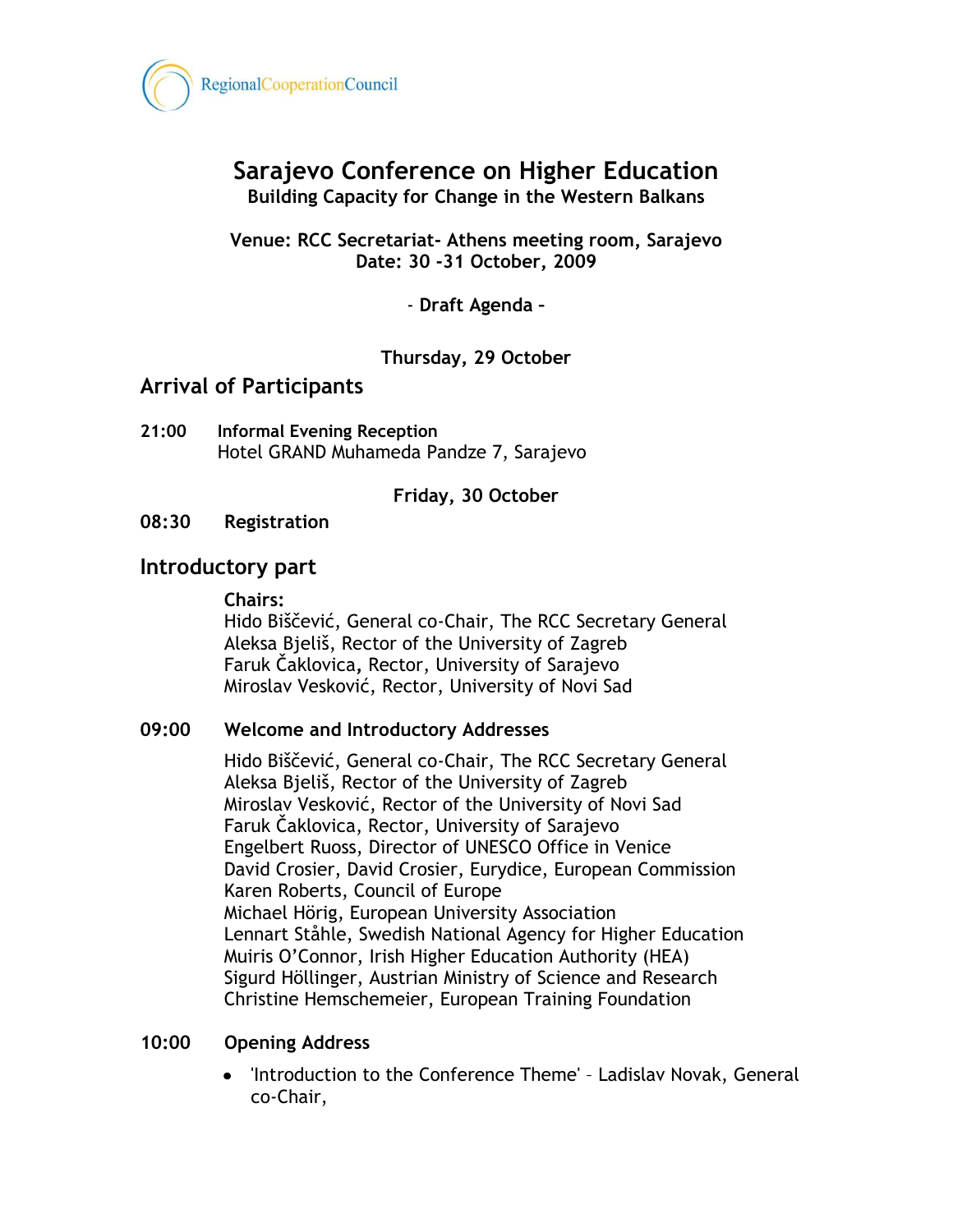

### **10:15 Introductory Keynote Speeches**

- $\bullet$ 'The European Higher Education Area in the next decade' – Michael Hörig, European University Association
- 'Regional cooperation and participation in the EHEA' Karen Roberts, Council of Europe
- 'Regional Cooperation and Internationalisation of Higher Education with Student Eyes' – Robert Santa, European Students' Union

#### **11:00 Coffee Break**

# **Case Study Presentations**

### **11:30 Presentations of the representatives of Higher Education Authorities**

**Chairs:** 

Karen Roberts, Council of Europe Mladen Dragašević, Regional Cooperation Council Robert Santa**,** European Students' Union

- Republic of Albania  $\bullet$
- Bosnia and Herzegovina
- Republic of Croatia
- The Former Yugoslav Republic of Macedonia
- Montenegro
- Republic of Serbia
- UNMIK on Behalf of Kosovo under UNSCR 1244

#### **12:30 Sharing Good Practice - The EU Case Studies**

#### **Chairs:**

Lennart Ståhle, Swedish National Agency for Higher Education, Muiris O'Connor, Irish Higher Education Authority (HEA) Sigurd Höllinger, Austrian Ministry of Science and Research

- Swedish National Agency for Higher Education
- Irish Higher Education Authority
- Austrian Ministry of Science and Research

Q&A session

**13:30 Lunch**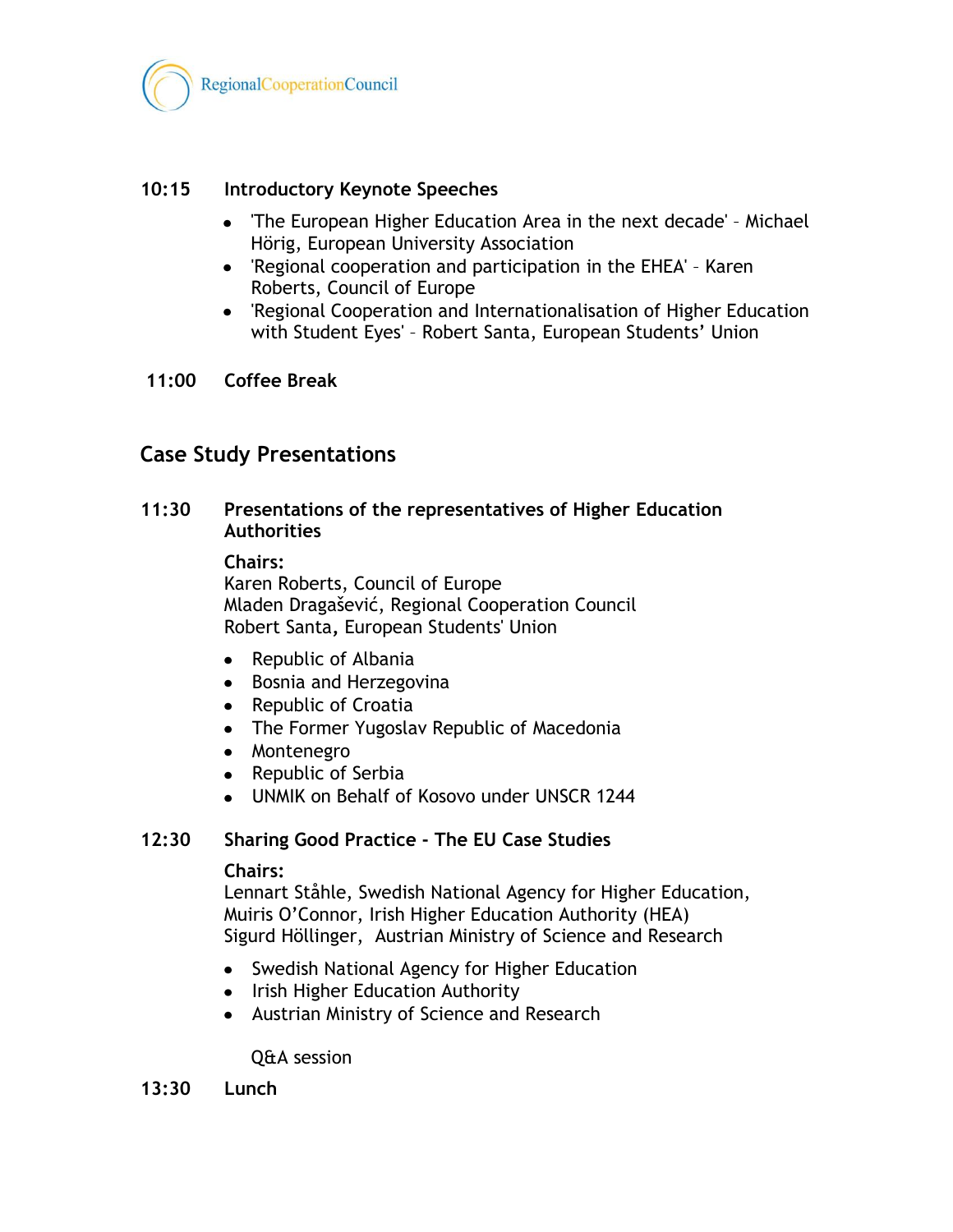

# **Round Tables: Building Capacity for Change**

#### **15:00 Round table 1**

Discussion on the modalities and prerequisites for acceleration of institutional reform in the Western Balkans region and its collective convergence with EU higher education policy

#### **Chairs:**

Aleksa Bjeliš, University of Zagreb Lucas Zinner, University of Vienna, Austria Michael Hörig, European University Association

### **16:00 Round table 2**

Discussion on the possibilities for institutionalised cooperation in higher education within Western Balkans region through EU platforms and establishment of a steering/monitoring group

#### **Chairs:**

Christine Hemschemeier, European Training Foundation David Crosier, General Rapporteur, EACEA/Eurydice, European **Commission** Mike Dawney, Middlesex University, London

#### **17:00 Coffee Break**

#### **17:30 Round table 3**

Presentations of the regional and international organisations/NGO's having operations in the Western Balkans Region

#### **Chairs:**

Aspasija Hadzisce, Agency for Education Reform Initiatives of SEE Mimika Loshi, Regional Cooperation Council Elizabeth Heath, SPARK

Vanja Ivosevic, Centre for Education Policy, Belgrade, Serbia Ruth Graph, European Association for International Education

- Regional Cooperation Council RCC
- Educational Reform Initiative for South East Europe ERI SEE
- SPARK
- The European Association for International Education EAIE
- Centre for Educational Policies, Belgrade CEP

**18:30 Close Day One**